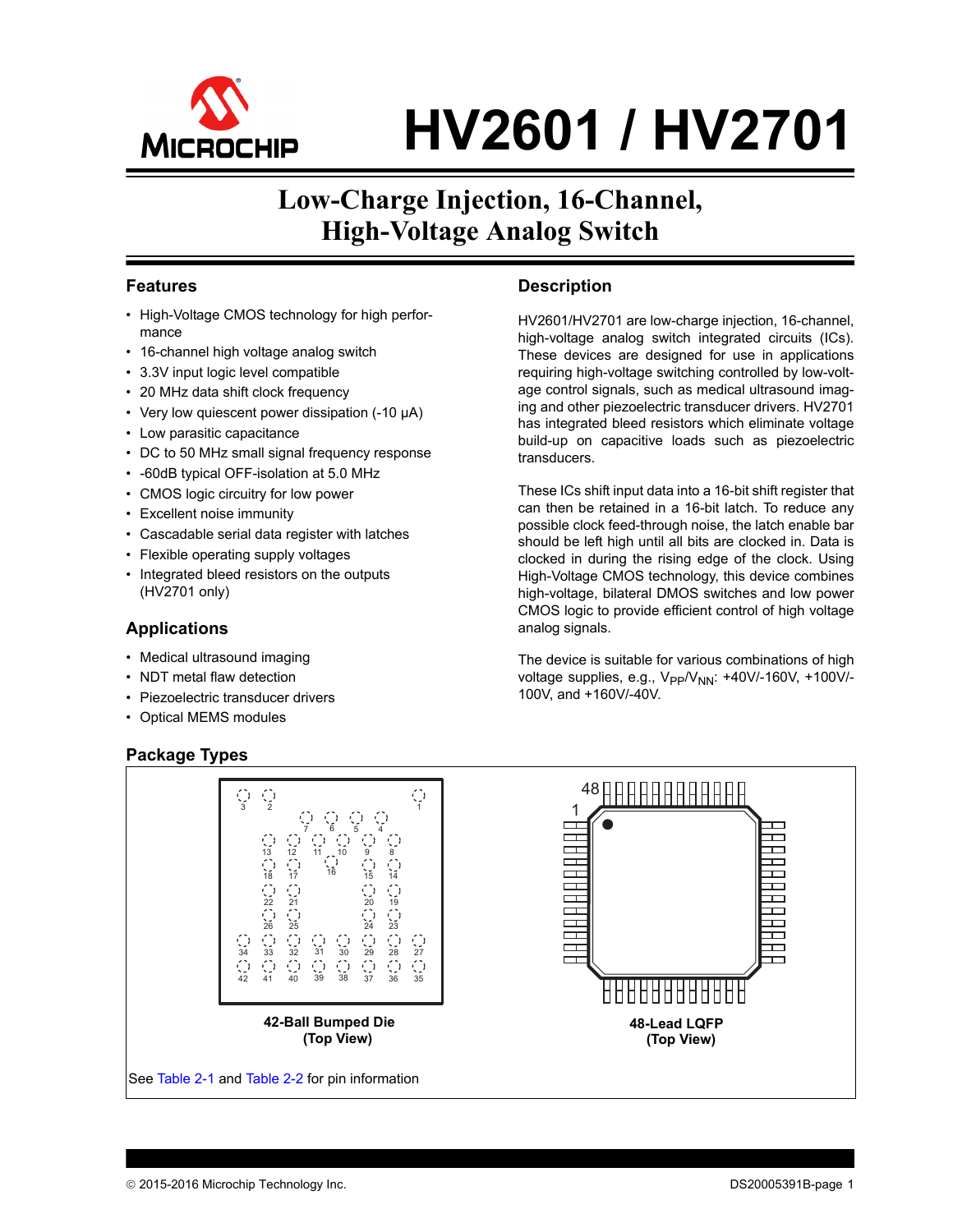# **HV2601 / HV2701**

#### <span id="page-1-0"></span>**Block Diagram**

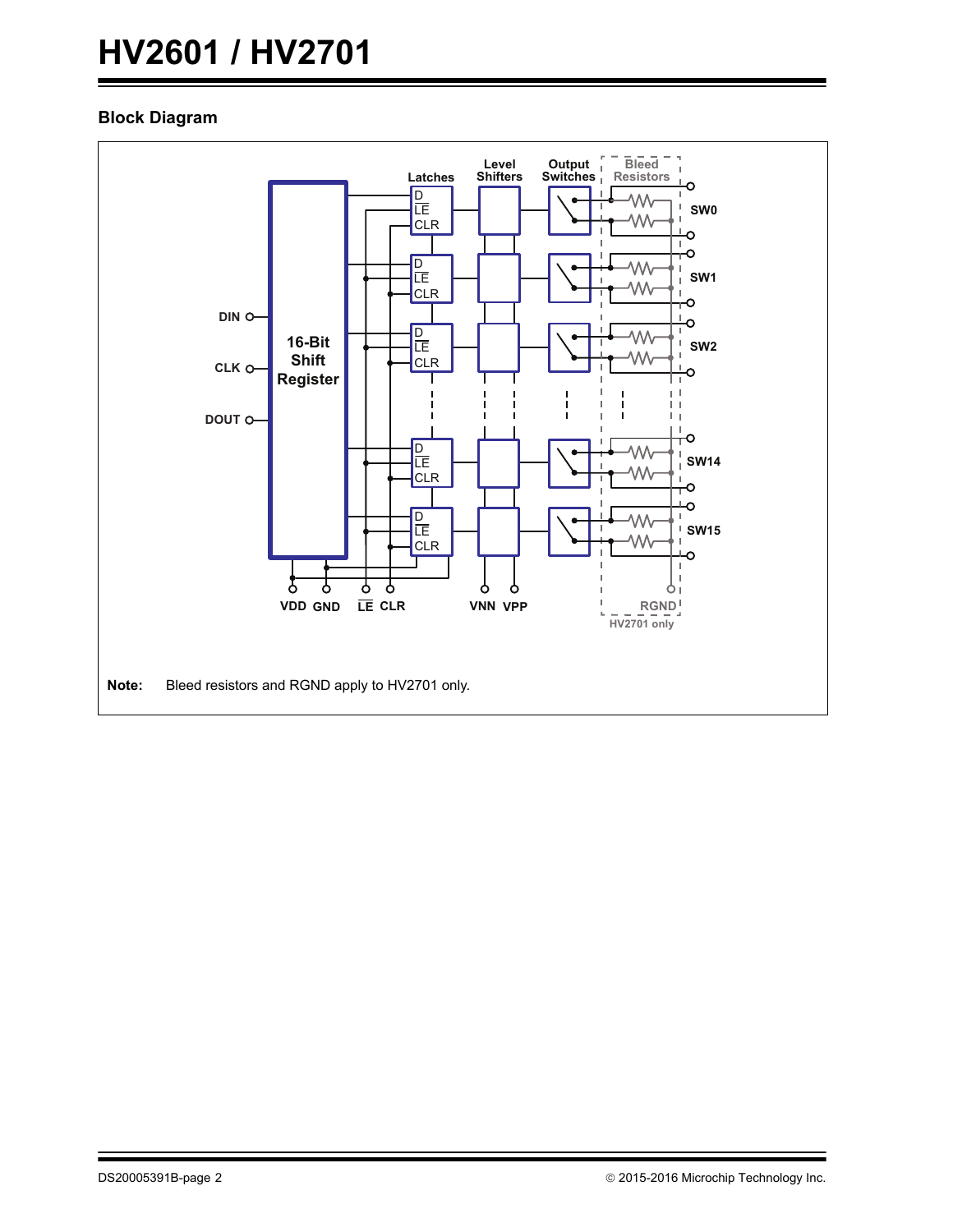## **1.0 ELECTRICAL CHARACTERISTICS**

#### **ABSOLUTE MAXIMUM RATINGS†**

**† Notice:** Stresses above those listed under "Maximum Ratings" may cause permanent damage to the device. This is a stress rating only and functional operation of the device at those or any other conditions above those indicated in the operational listings of this specification is not implied. Exposure to maximum rating conditions for extended periods may affect device reliability.

#### **RECOMMENDED OPERATING CONDITIONS [\(Notes 1](#page-2-0) – [3\)](#page-2-1)**

| Symbol                | <b>Parameter</b>                   | Value                          |
|-----------------------|------------------------------------|--------------------------------|
| <b>V<sub>DD</sub></b> | Logic power supply voltage         | 3.0V to 5.5V                   |
| $V_{PP}$              | Positive high voltage supply       | +40V to $V_{NN}$ +200V         |
| $V_{NN}$              | Negative high voltage supply       | -40V to -160V                  |
| $V_{\text{IH}}$       | High level input voltage           | $0.9V_{DD}$ to $V_{DD}$        |
| $V_{IL}$              | Low level input voltage            | OV to 0.1 $V_{DD}$             |
| $\rm{V_{SIG}}$        | Analog signal voltage peak-to-peak | $V_{NN}$ +10V to $V_{PP}$ -10V |
| $T_A$                 | Operating free air temperature     | 0°C to 70°C                    |

<span id="page-2-1"></span><span id="page-2-0"></span>**Note 1:** Power up/down sequence is arbitrary except GND must be powered-up first and powered-down last.

**2:**  $V_{\text{SIG}}$  must be  $V_{\text{NN}}$  and  $V_{\text{PP}}$  or floating during power up/down transition.

**3:** Rise and fall times of power supplies V<sub>DD</sub>, V<sub>PP</sub>, and V<sub>NN</sub> should not be less than 1.0msec.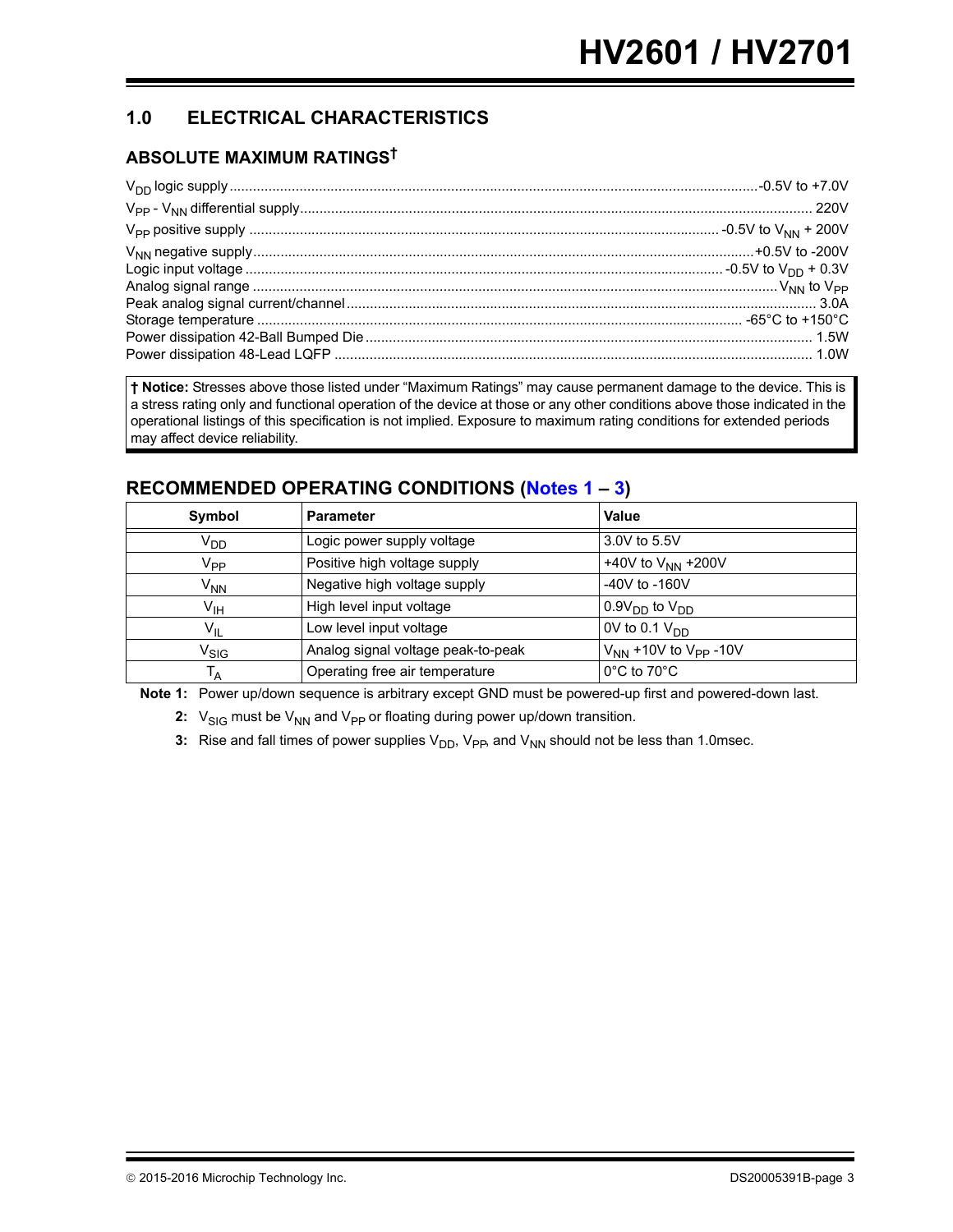### **DC ELECTRICAL CHARACTERISTICS**

**Electrical Specifications:** Over recommended operating conditions unless otherwise noted.

| Licution operintations. Over recommended operating conditions unicss otherwise noted. |                         |                              |                              |                          |                          |                |                              |                          |              |                                                                        |                            |
|---------------------------------------------------------------------------------------|-------------------------|------------------------------|------------------------------|--------------------------|--------------------------|----------------|------------------------------|--------------------------|--------------|------------------------------------------------------------------------|----------------------------|
| Parameter                                                                             | <b>Symbol</b>           | $0^{\circ}$ C                |                              |                          | $25^{\circ}$ C           |                |                              | $70^{\circ}$ C           | <b>Units</b> | <b>Conditions</b>                                                      |                            |
|                                                                                       |                         | Min                          | Max                          | Min                      | <b>Typ</b>               | Max            | Min                          | Max                      |              |                                                                        |                            |
|                                                                                       |                         | $\overline{\phantom{a}}$     | 30                           | $\overline{\phantom{a}}$ | 26                       | 38             |                              | 48                       |              | $I_{\text{SIG}} = 5.0 \text{ mA}$                                      | $V_{PP}$ = +40V            |
|                                                                                       |                         | $\qquad \qquad \blacksquare$ | 25                           | $\overline{\phantom{a}}$ | 22                       | 27             | $\overline{\phantom{a}}$     | 32                       |              | $I_{\text{SIG}}$ = 200 mA                                              | $V_{NN}$ = -160V           |
| Small signal switch                                                                   | $R_{\text{ONS}}$        | $\overline{\phantom{0}}$     | 25                           | $\blacksquare$           | 22                       | 27             | $\frac{1}{2}$                | 30                       | Ω            | $I_{\text{SIG}}$ = 5.0 mA                                              | $V_{PP}$ = +100V           |
| ON-resistance                                                                         |                         |                              | 18                           | $\overline{\phantom{a}}$ | 18                       | 24             | $\frac{1}{2}$                | 27                       |              | $I_{\text{SIG}}$ = 200 mA                                              | $V_{NN}$ = -100V           |
|                                                                                       |                         | $\qquad \qquad \blacksquare$ | 23                           | $\blacksquare$           | 20                       | 25             | $\blacksquare$               | 30                       |              | $I_{\text{SIG}} = 5.0 \text{ mA}$                                      | $V_{PP}$ = +160V           |
|                                                                                       |                         | $\overline{\phantom{0}}$     | 22                           | $\overline{\phantom{a}}$ | 16                       | 25             | $\blacksquare$               | 27                       |              | $I_{\text{SIG}}$ = 200 mA                                              | $V_{NN}$ = -40V            |
| Small signal switch<br>ON-resistance<br>matching                                      | $\Delta R_{\text{ONS}}$ |                              | 20                           | $\overline{a}$           | 5.0                      | 20             | $\overline{a}$               | 20                       | $\%$         | $I_{\text{SIG}}$ = 5.0mA, $V_{\text{PP}}$ = +100V,<br>$V_{NN}$ = -100V |                            |
| Large signal switch<br>ON-resistance                                                  | $R_{ONL}$               |                              | $\overline{a}$               |                          | 15                       | $\overline{a}$ |                              |                          | Ω            | $V_{\text{SIG}}$ = $V_{\text{PP}}$ -10V, $I_{\text{SIG}}$ = 1.0A       |                            |
| Value of output<br>bleed resistor<br>(HV2701 only)                                    | $R_{INT}$               |                              |                              | 20                       | 35                       | 50             |                              |                          | $k\Omega$    | Output Switch to R <sub>GND</sub><br>$I_{RINT}$ = 0.5 mA               |                            |
| Switch OFF leak-<br>age per switch                                                    | $I_{SOL}$               | $\overline{\phantom{a}}$     | 5.0                          | $\overline{\phantom{a}}$ | 1.0                      | 10             | $\overline{a}$               | 15                       | μA           | $V_{\text{SIG}}$ = $V_{\text{PP}}$ -10V and<br>$V_{NN}$ +10V (Note 1)  |                            |
| DC offset switch<br><b>OFF</b>                                                        |                         | $\overline{a}$               | 300                          | $\overline{\phantom{a}}$ | 100                      | 300            | $\overline{\phantom{0}}$     | 300                      | mV           | HV2601:100 kΩ load<br>HV2701: no load                                  |                            |
| DC offset switch<br>ON                                                                | $V_{OS}$                | $\overline{a}$               | 500                          | $\overline{\phantom{0}}$ | 100                      | 500            | $\qquad \qquad \blacksquare$ | 500                      | mV           | (Note 1)                                                               |                            |
| Quiescent V <sub>PP</sub><br>supply current                                           | I <sub>PPQ</sub>        | $\overline{a}$               | $\qquad \qquad \blacksquare$ | $\overline{\phantom{a}}$ | 10                       | 50             | $\frac{1}{2}$                | $\overline{\phantom{0}}$ | μA           | All switches OFF                                                       |                            |
| Quiescent V <sub>NN</sub><br>supply current                                           | <b>INNQ</b>             | $\overline{a}$               | $\qquad \qquad \blacksquare$ | $\overline{\phantom{0}}$ | $-10$                    | $-50$          | $\overline{a}$               | $\overline{\phantom{0}}$ | μA           | All switches OFF                                                       |                            |
| Quiescent V <sub>PP</sub><br>supply current                                           | I <sub>PPQ</sub>        |                              | ٠                            | $\blacksquare$           | 10                       | 50             | $\overline{\phantom{a}}$     | $\overline{\phantom{a}}$ | μA           | All switches ON, $I_{SW} = 5.0$ mA                                     |                            |
| Quiescent V <sub>NN</sub><br>supply current                                           | <b>INNQ</b>             | $\overline{a}$               |                              | $\overline{\phantom{a}}$ | $-10$                    | $-50$          | $\overline{\phantom{a}}$     | $\overline{\phantom{0}}$ | μA           | All switches ON, I <sub>SW</sub> = 5.0 mA                              |                            |
| Switch output peak<br>current                                                         | $I_{SW}$                | $\overline{a}$               | 3.0                          | $\overline{\phantom{0}}$ | 3.0                      | 2.0            | $\frac{1}{2}$                | 2.0                      | Α            | $V_{\text{SIG}}$ duty cycle < 0.1%                                     |                            |
| Output switching<br>frequency                                                         | $f_{SW}$                |                              |                              |                          |                          | 50             |                              | $\overline{\phantom{a}}$ | kHz          | Duty cycle = $50\%$                                                    |                            |
|                                                                                       |                         |                              | 6.5                          |                          |                          | 7.0            | $\overline{\phantom{0}}$     | 8.0                      |              | $V_{PP}$ = +40V<br>$V_{NN}$ = -160V                                    | All output<br>switches are |
| Average V <sub>PP</sub> supply<br>current                                             | I <sub>PP</sub>         |                              | 4.0                          | $\overline{\phantom{0}}$ |                          | 5.5            | $\overline{a}$               | 5.5                      | mA           | $V_{PP}$ = +100V<br>$V_{NN}$ = -100 $V$                                | turning ON<br>and OFF at   |
|                                                                                       |                         | $\qquad \qquad -$            | 4.0                          | $\overline{\phantom{a}}$ | $\blacksquare$           | 5.0            | $\frac{1}{2}$                | 5.5                      |              | $V_{PP}$ = +160V<br>$V_{NN}$ = -40V                                    | 50 kHz with<br>no load.    |
|                                                                                       |                         | $\overline{a}$               | 6.5                          | $\overline{\phantom{a}}$ | $\overline{\phantom{a}}$ | 7.0            | $\frac{1}{2}$                | 8.0                      |              | $V_{PP}$ = +40V<br>$V_{NN}$ = -160V                                    | All output<br>switches are |
| Average V <sub>NN</sub> supply<br>current                                             | <b>I<sub>NN</sub></b>   |                              | 4.0                          | $\overline{\phantom{0}}$ | $\overline{a}$           | 5.0            | $\blacksquare$               | 5.5                      | mA           | $V_{PP}$ = +100V<br>turning ON<br>$V_{NN}$ = -100 $V$<br>and OFF at    |                            |
|                                                                                       |                         | $\overline{a}$               | 4.0                          | $\qquad \qquad -$        | $\overline{\phantom{a}}$ | 5.0            | $\blacksquare$               | 5.5                      |              | 50 kHz with<br>$V_{PP}$ = +160V<br>no load.<br>$V_{NN}$ = -40V         |                            |
| Average V <sub>DD</sub> supply<br>current                                             | <b>I</b> <sub>DD</sub>  | -                            | 4.0                          |                          |                          | 4.0            | $\qquad \qquad -$            | 4.0                      | mA           | $f_{CLK}$ = 5.0 MHz, $V_{DD}$ = 5.0V                                   |                            |

٦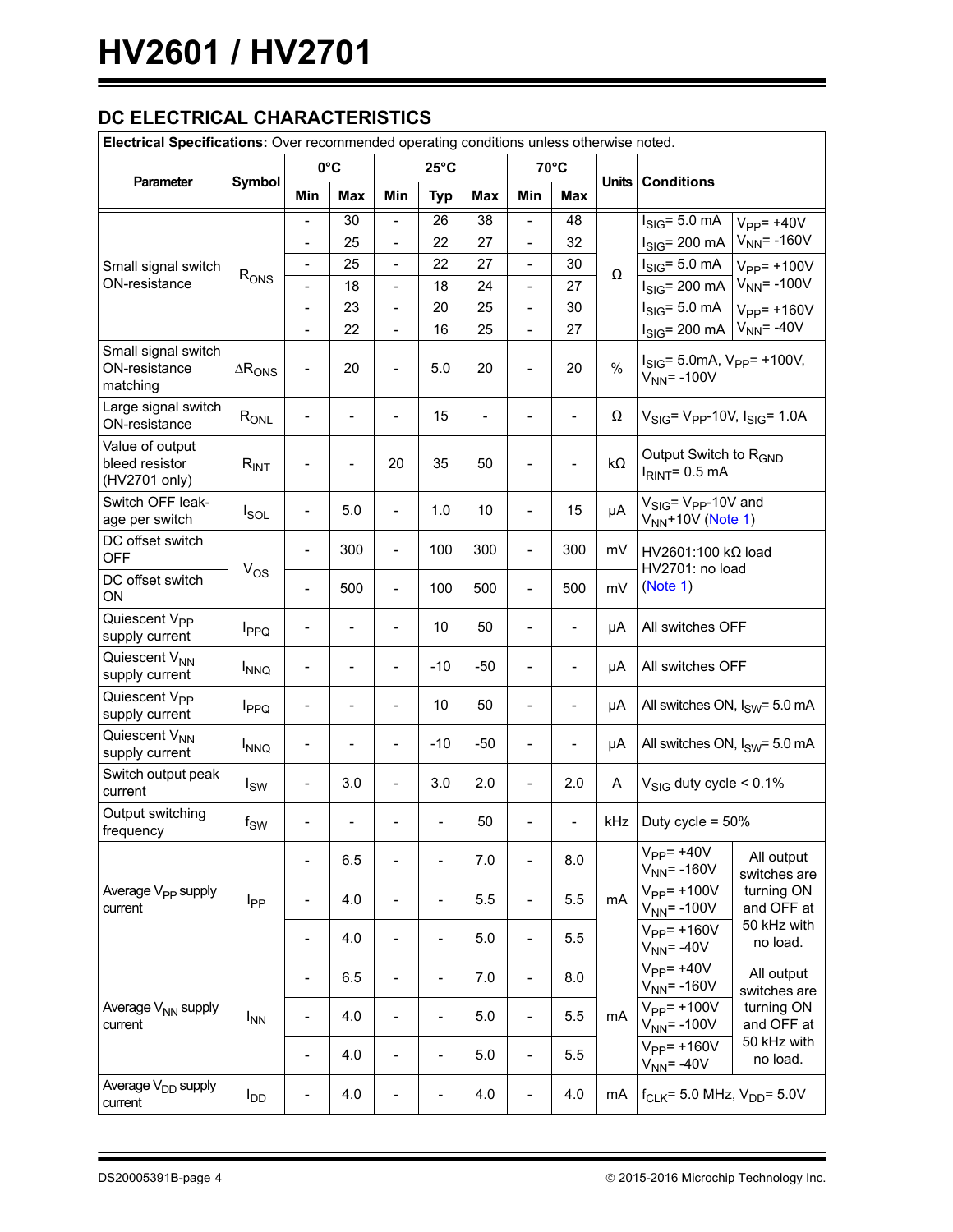#### **DC ELECTRICAL CHARACTERISTICS (CONTINUED)**

| Electrical Specifications: Over recommended operating conditions unless otherwise noted. |                  |                          |                          |      |                          |            |                          |     |              |                                         |  |
|------------------------------------------------------------------------------------------|------------------|--------------------------|--------------------------|------|--------------------------|------------|--------------------------|-----|--------------|-----------------------------------------|--|
| <b>Parameter</b>                                                                         | Symbol           |                          | $0^{\circ}$ C            |      | $25^{\circ}$ C           |            | 70°C                     |     | <b>Units</b> | <b>Conditions</b>                       |  |
|                                                                                          |                  | Min                      | Max                      | Min  | Typ                      | <b>Max</b> | Min                      | Max |              |                                         |  |
| Quiescent $V_{DD}$<br>supply current                                                     | <b>PDDQ</b>      | $\overline{\phantom{0}}$ | 10                       |      | $\blacksquare$           | 10         | -                        | 10  | μA           | All logic inputs are static             |  |
| Data out source<br>current                                                               | <sup>I</sup> SOR | 0.45                     | ۰                        | 0.45 | 0.70                     | Ξ.         | 0.40                     |     | mA           | $V_{\text{OUT}} = V_{\text{DD}}$ - 0.7V |  |
| Data out sink current                                                                    | <b>ISINK</b>     | 0.45                     | $\overline{\phantom{a}}$ | 0.45 | 0.70                     | ۰          | 0.40                     |     | <b>mA</b>    | $V_{\text{OUT}} = 0.7V$                 |  |
| Logic input<br>capacitance                                                               | $C_{IN}$         | $\overline{\phantom{0}}$ | 10                       |      | $\overline{\phantom{0}}$ | 10         | $\overline{\phantom{a}}$ | 10  | pF           |                                         |  |

<span id="page-4-0"></span>**Note 1:** See [Figure 3-1](#page-9-0).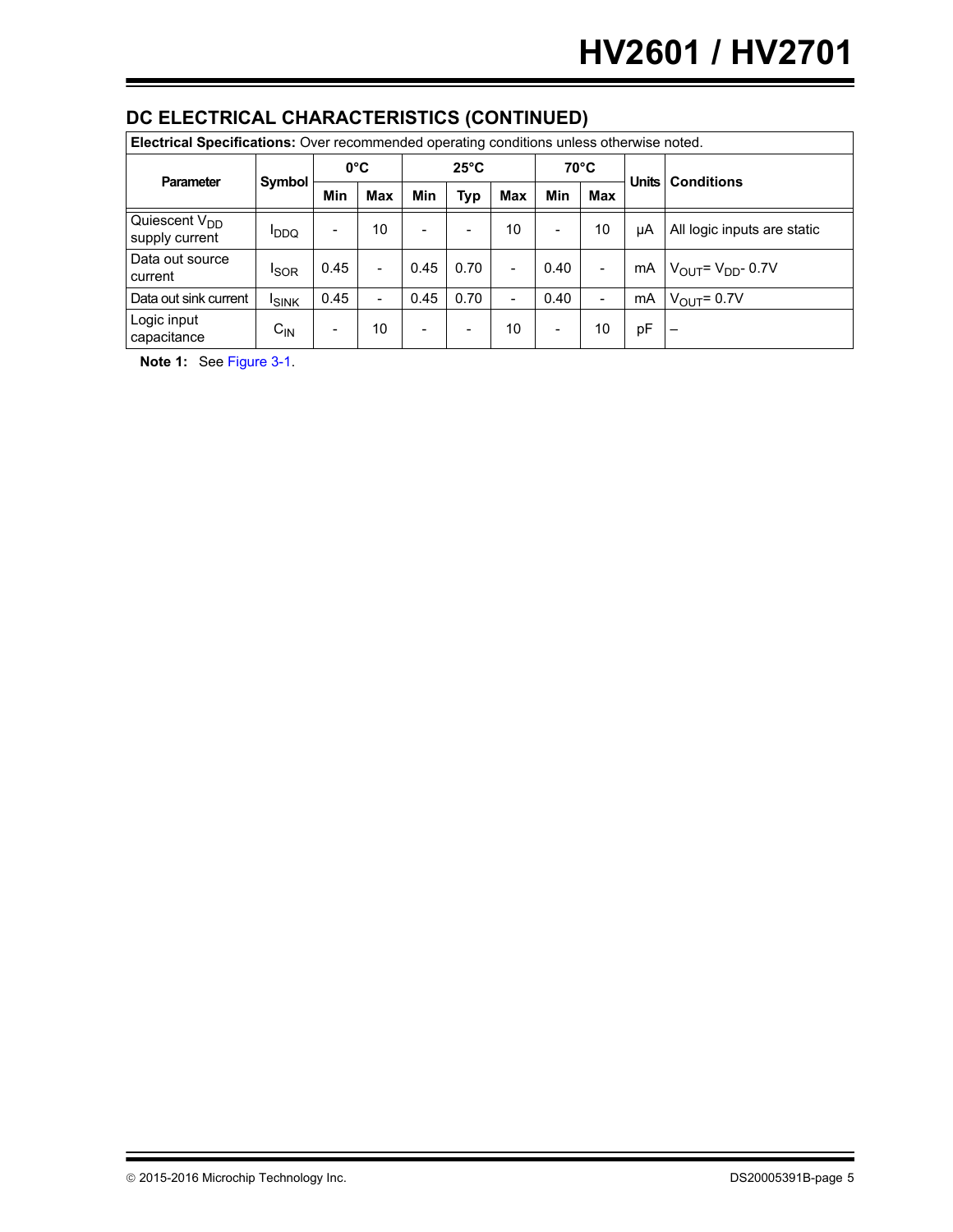## **AC ELECTRICAL CHARACTERISTICS**

|                                            |                                 |                          |                          |                          |                          |                          |                              |                              |              | Electrical Specifications: $V_{DD}$ =5.0V, $t_R = t_F \le 5.0$ ns, 50% duty cycle, $C_{LOAD} = 20$ pF, unless otherwise noted. |
|--------------------------------------------|---------------------------------|--------------------------|--------------------------|--------------------------|--------------------------|--------------------------|------------------------------|------------------------------|--------------|--------------------------------------------------------------------------------------------------------------------------------|
|                                            |                                 |                          | $0^{\circ}$ C            |                          | $25^{\circ}$ C           |                          |                              | $70^{\circ}$ C               |              |                                                                                                                                |
| Parameter                                  | <b>Symbol</b>                   | Min                      | Max                      | Min                      | <b>Typ</b>               | <b>Max</b>               | Min                          | Max                          | <b>Units</b> | <b>Conditions</b>                                                                                                              |
| Set up time before<br>LE rises             | $t_{SD}$                        | 25                       | $\blacksquare$           | 25                       | $\blacksquare$           | $\overline{\phantom{a}}$ | 25                           | $\overline{\phantom{0}}$     | ns           |                                                                                                                                |
| Time width of $LE$                         |                                 | 56                       | $\overline{a}$           |                          | 56                       | $\overline{a}$           | 56                           | $\overline{\phantom{0}}$     | ns           | $V_{DD}$ = 3.0V                                                                                                                |
|                                            | t <sub>WLE</sub>                | 12                       | $\overline{\phantom{a}}$ |                          | 12                       | $\overline{\phantom{0}}$ | 12                           | $\overline{\phantom{0}}$     |              | $V_{DD}$ = 5.0V                                                                                                                |
| Clock delay time to                        | $t_{DO}$                        | 50                       | 100                      | 50                       | 78                       | 100                      | 50                           | 100                          | ns           | $V_{DD}$ = 3.0V                                                                                                                |
| data out                                   |                                 | 15                       | 40                       | 15                       | 30                       | 40                       | 15                           | 40                           |              | $V_{DD} = 5.0\overline{V}$                                                                                                     |
| Time width of CLR                          | t <sub>WCLR</sub>               | 55                       | $\overline{a}$           | 55                       |                          |                          | 55                           | $\overline{a}$               | ns           |                                                                                                                                |
| Set up time data to                        | $t_{\text{SU}}$                 | 21                       | $\blacksquare$           | $\overline{\phantom{a}}$ | 21                       | $\overline{\phantom{0}}$ | 21                           | $\overline{\phantom{0}}$     | ns           | $V_{DD} = 3.0V$                                                                                                                |
| clock                                      |                                 | $7.0$                    | $\overline{\phantom{a}}$ | $\blacksquare$           | 7.0                      | $\overline{\phantom{a}}$ | 7.0                          | $\qquad \qquad \blacksquare$ |              | $V_{DD}$ = 5.0V                                                                                                                |
| Hold time data<br>from clock               | $t_H$                           | 2.0                      | $\blacksquare$           | 2.0                      | $\qquad \qquad -$        | $\overline{\phantom{a}}$ | 2.0                          | $\overline{\phantom{0}}$     | ns           | $V_{DD}$ = 3.0 or 5.0V                                                                                                         |
| Clock frequency                            | $f_{CLK}$                       | $\overline{\phantom{0}}$ | 8.0                      | $\overline{\phantom{a}}$ | $\overline{\phantom{0}}$ | 8.0                      | $\overline{a}$               | 8.0                          | <b>MHz</b>   | $V_{DD} = 3.0V$                                                                                                                |
|                                            |                                 |                          | 20                       | $\overline{\phantom{a}}$ | $\overline{\phantom{a}}$ | 20                       | $\qquad \qquad \blacksquare$ | 20                           |              | $V_{DD}$ = 5.0V                                                                                                                |
| Clock rise and fall<br>times               | $t_R, t_F$                      | $\overline{\phantom{0}}$ | 50                       | $\overline{\phantom{a}}$ |                          | 50                       | $\frac{1}{2}$                | 50                           | ns           |                                                                                                                                |
| Turn ON time                               | $T_{ON}$                        | $\overline{\phantom{0}}$ | 5.0                      | $\overline{\phantom{a}}$ | $\overline{\phantom{a}}$ | 5.0                      | $\overline{a}$               | 5.0                          | μs           | $V_{\text{SIG}}$ = $V_{\text{PP}}$ -10V, $R_{\text{LOAD}}$ =<br>10k $\Omega$ (Note 1)                                          |
| Turn OFF time                              | $T_{OFF}$                       | $\overline{\phantom{0}}$ | 5.0                      | $\overline{\phantom{a}}$ | $\blacksquare$           | 5.0                      | $\qquad \qquad -$            | 5.0                          | μs           | $V_{SIG} = V_{PP} - 10V$ , $R_{LOAD} =$<br>10k $\Omega$ (Note 1)                                                               |
|                                            |                                 | $\overline{\phantom{0}}$ | 20                       | $\blacksquare$           | $\overline{a}$           | 20                       | $\overline{a}$               | 20                           |              | V <sub>PP</sub> = +40V, VNN= -160V                                                                                             |
| Maximum V <sub>SIG</sub><br>slew rate      | dv/dt                           | $\overline{\phantom{0}}$ | 20                       | $\blacksquare$           | $\blacksquare$           | 20                       | $\frac{1}{2}$                | 20                           | v/ns         | $V_{PP}$ = +100V, VNN= -100V                                                                                                   |
|                                            |                                 |                          | 20                       |                          |                          | 20                       |                              | 20                           |              | $V_{PP}$ = +160V, VNN= -40V                                                                                                    |
| OFF isolation                              | $K_{\rm O}$                     | $-30$                    | $\blacksquare$           | $-30$                    | $-33$                    | $\overline{\phantom{a}}$ | $-30$                        | $\overline{\phantom{0}}$     | dB           | $f = 5.0$ MHz, 1.0k $\Omega$ //15pF load<br>(Note 1)                                                                           |
|                                            |                                 | $-58$                    | $\overline{\phantom{a}}$ | $-58$                    | $\blacksquare$           | $\overline{\phantom{0}}$ | $-58$                        | $\overline{\phantom{0}}$     |              | $f = 5.0$ MHz, 50 $\Omega$ load (Note 1)                                                                                       |
| Switch crosstalk                           | $K_{CR}$                        | $-60$                    | $\frac{1}{2}$            | $-60$                    | $-70$                    | $\overline{\phantom{0}}$ | $-60$                        | $\overline{\phantom{0}}$     | dB           | $f = 5.0$ MHz, 50 $\Omega$ load (Note 1)                                                                                       |
| Output switch iso-<br>lation diode current | ŀю                              | $\overline{\phantom{0}}$ | 300                      | $\overline{\phantom{0}}$ | $\overline{\phantom{0}}$ | 300                      | $\blacksquare$               | 300                          | mA           | 300ns pulse width,<br>2.0% duty cycle (Note 1)                                                                                 |
| OFF capacitance<br>SW to GND               | $C_{SG(OFF)}$                   | 5.0                      | 17                       | 5.0                      | 12                       | 17                       | 5.0                          | 17                           | pF           | $0V, f = 1.0 MHz$                                                                                                              |
| ON capacitance<br>SW to GND                | $C_{SG(ON)}$                    | 25                       | 50                       | 25                       | 38                       | 50                       | 25                           | 50                           | рF           | $OV, f = 1.0MHz$                                                                                                               |
|                                            | +V <sub>SPK</sub><br>$-V_{SPK}$ |                          |                          |                          |                          | 150                      |                              |                              |              | $V_{PP}$ = +40V, $V_{NN}$ = -160V,<br>$R_{\text{LOAD}}$ = 50 $\Omega$ (Note 1)                                                 |
| Output voltage<br>spike                    | +V <sub>SPK</sub><br>$-V_{SPK}$ |                          |                          |                          |                          | 150                      | -                            |                              | mV           | $V_{PP}$ = +100V, $V_{NN}$ = -100V,<br>$R_{\text{LOAD}}$ = 50 $\Omega$ (Note 1)                                                |
|                                            | $+V_{SPK}$<br>$-V_{SPK}$        |                          |                          |                          |                          | 150                      | $\overline{a}$               |                              |              | $V_{PP}$ = +160V, $V_{NN}$ = -40V,<br>$R_{\text{LOAD}}$ = 50 $\Omega$ (Note 1)                                                 |
|                                            |                                 |                          | -                        |                          | 820                      | $\overline{\phantom{0}}$ | $\qquad \qquad -$            | $\overline{a}$               |              | $\overline{V_{PP}}$ = +40V, $V_{NN}$ = -160V,<br>$V_{SIG} = 0V$ (Note 1)                                                       |
| Charge injection                           | QC                              |                          | $\overline{\phantom{a}}$ | $\blacksquare$           | 600                      | $\overline{\phantom{a}}$ | $\overline{\phantom{0}}$     |                              | рC           | $V_{PP}$ = +100V, $V_{NN}$ = -100V,<br>$V_{SIG} = 0V$ (Note 1)                                                                 |
|                                            |                                 |                          |                          |                          | 350                      | $\overline{\phantom{0}}$ |                              |                              |              | $\overline{V_{PP}}$ +160V, $V_{NN}$ = -40V,<br>$V_{SIG} = 0V (Note 1)$                                                         |

<span id="page-5-0"></span>**Note 1:** See [Figure 3-1](#page-9-0).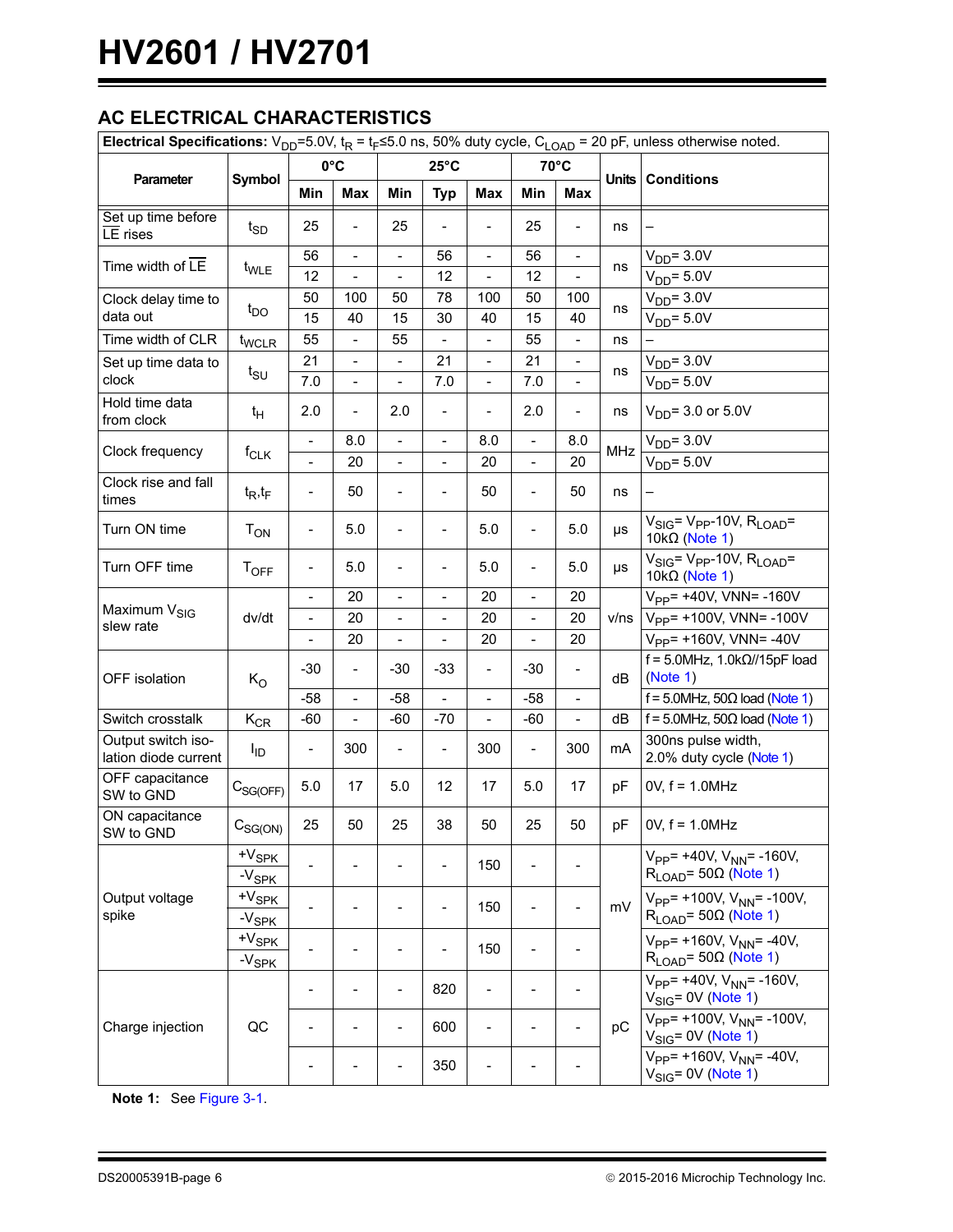#### **2.0 PIN DESCRIPTION**

The locations of the pads/balls are listed in [Package Types.](#page-0-0)

#### <span id="page-6-0"></span>**TABLE 2-1: PIN DESCRIPTION: 42-BALL BUMPED DIE PACKAGE**

| Pin#             | HV2601            | HV2701            | <b>Description</b>                   |
|------------------|-------------------|-------------------|--------------------------------------|
| 1                | <b>NC</b>         | <b>RGND</b>       | No connect/Ground for bleed resistor |
| $\overline{2}$   | $V_{PP}$          | $V_{PP}$          | Positive supply voltage              |
| 3                | $V_{NN}$          | $V_{\sf NN}$      | Negative supply voltage              |
| 4                | $D_{OUT}$         | $D_{OUT}$         | Data out logic output                |
| 5                | <b>CLR</b>        | <b>CLR</b>        | Latch clear logic input              |
| $\,6\,$          | <b>CLK</b>        | <b>CLK</b>        | Clock logic input for shift register |
| $\overline{7}$   | <b>GND</b>        | <b>GND</b>        | Ground                               |
| 8                | <b>SW15A</b>      | <b>SW15A</b>      | Analog switch 15 terminal A          |
| $\boldsymbol{9}$ | SW15B             | SW15B             | Analog switch 15 terminal B          |
| 10               | īΕ                | ᇉ                 | Latch-enable logic input, low active |
| 11               | V <sub>DD</sub>   | V <sub>DD</sub>   | Logic supply voltage                 |
| 12               | SW0A              | SW0A              | Analog switch 0 terminal A           |
| 13               | <b>SW0B</b>       | <b>SW0B</b>       | Analog switch 0 terminal B           |
| 14               | <b>SW14A</b>      | <b>SW14A</b>      | Analog switch 14 terminal A          |
| 15               | SW14B             | SW14B             | Analog switch 14 terminal B          |
| 16               | $D_{IN}$          | $D_{IN}$          | Data in logic input                  |
| 17               | SW1A              | SW1A              | Analog switch 1 terminal A           |
| 18               | SW <sub>1</sub> B | SW <sub>1</sub> B | Analog switch 1 terminal B           |
| 19               | SW13A             | SW13A             | Analog switch 13 terminal A          |
| 20               | SW13B             | SW13B             | Analog switch 13 terminal B          |
| 21               | SW <sub>2</sub> A | SW <sub>2</sub> A | Analog switch 2 terminal A           |
| 22               | SW <sub>2</sub> B | SW <sub>2</sub> B | Analog switch 2 terminal B           |
| 23               | <b>SW12A</b>      | <b>SW12A</b>      | Analog switch 12 terminal A          |
| 24               | SW12B             | SW12B             | Analog switch 12 terminal B          |
| 25               | SW3A              | SW3A              | Analog switch 3 terminal A           |
| 26               | SW3B              | SW3B              | Analog switch 3 terminal B           |
| 27               | SW11A             | <b>SW11A</b>      | Analog switch 11 terminal A          |
| 28               | SW11B             | SW11B             | Analog switch 11 terminal B          |
| 29               | SW9B              | SW9B              | Analog switch 9 terminal B           |
| 30               | SW8B              | SW8B              | Analog switch 8 terminal B           |
| 31               | SW7A              | SW7A              | Analog switch 7 terminal A           |
| 32               | SW6A              | SW6A              | Analog switch 6 terminal A           |
| 33               | SW4A              | SW4A              | Analog switch 4 terminal A           |
| 34               | SW4B              | SW4B              | Analog switch 4 terminal B           |
| 35               | SW10B             | SW10B             | Analog switch 10 terminal B          |
| 36               | <b>SW10A</b>      | <b>SW10A</b>      | Analog switch 10 terminal A          |
| 37               | SW9A              | SW9A              | Analog switch 9 terminal A           |
| 38               | SW8A              | SW8A              | Analog switch 8 terminal A           |
| 39               | SW7B              | SW7B              | Analog switch 7 terminal B           |
| 40               | SW6B              | SW6B              | Analog switch 6 terminal B           |
| 41               | SW <sub>5</sub> B | SW <sub>5</sub> B | Analog switch 5 terminal B           |
| 42               | SW <sub>5</sub> A | SW5A              | Analog switch 5 terminal A           |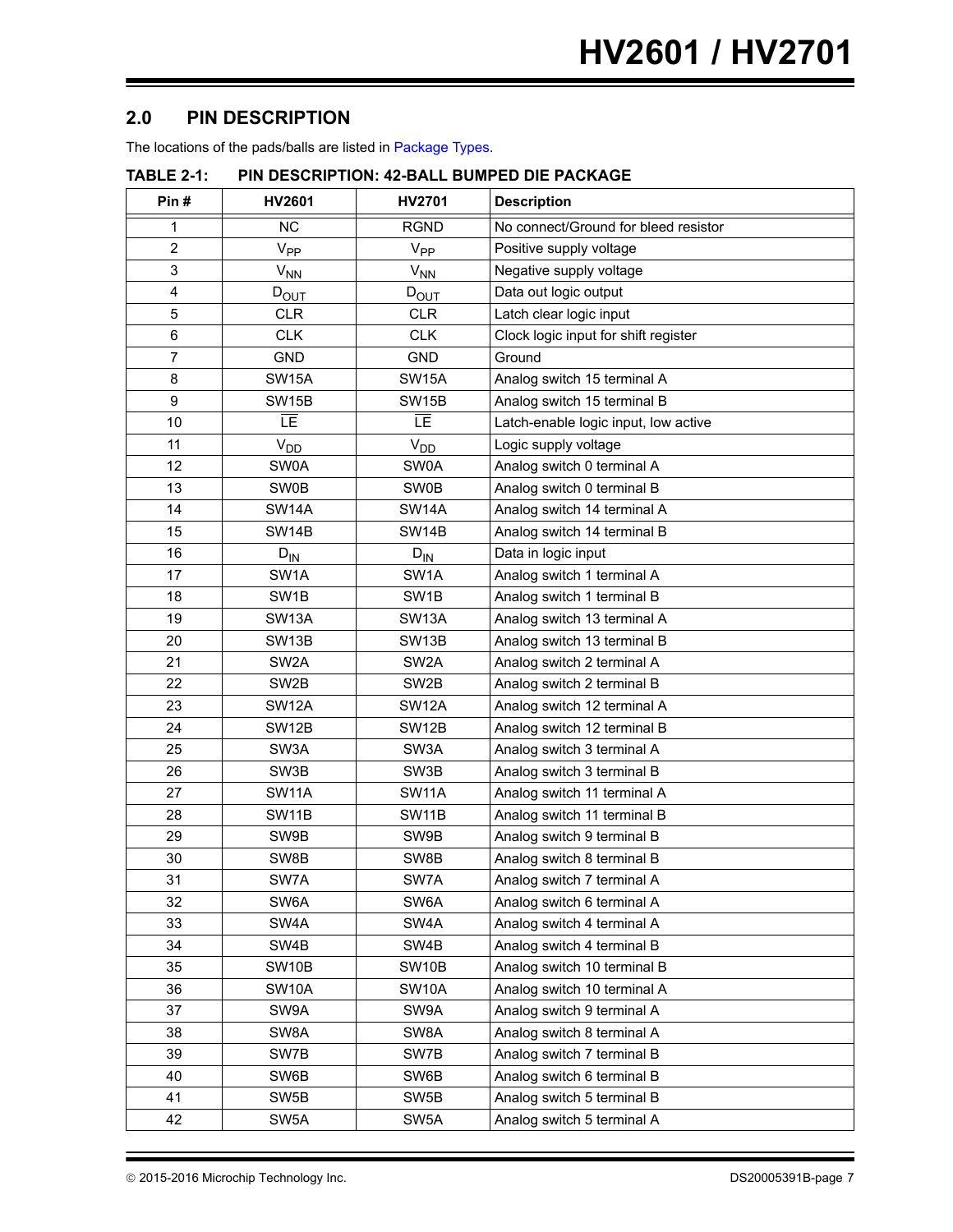| Pin#                    | <b>HV2601</b>     | HV2701                     | <b>Description</b>                   |
|-------------------------|-------------------|----------------------------|--------------------------------------|
| 1                       | <b>NC</b>         | <b>NC</b>                  | No connect                           |
| $\overline{2}$          | <b>NC</b>         | <b>NC</b>                  | No connect                           |
| 3                       | SW4B              | SW <sub>4</sub> B          | Analog switch 4 terminal B           |
| $\overline{\mathbf{4}}$ | SW <sub>4</sub> A | SW <sub>4</sub> A          | Analog switch 4 terminal A           |
| 5                       | SW3B              | SW3B                       | Analog switch 3 terminal B           |
| 6                       | SW3A              | SW3A                       | Analog switch 3 terminal A           |
| $\overline{7}$          | SW <sub>2</sub> B | SW <sub>2</sub> B          | Analog switch 2 terminal B           |
| 8                       | SW <sub>2</sub> A | SW <sub>2</sub> A          | Analog switch 2 terminal A           |
| 9                       | SW <sub>1</sub> B | SW <sub>1</sub> B          | Analog switch 1 terminal B           |
| 10                      | SW <sub>1</sub> A | SW1A                       | Analog switch 1 terminal A           |
| 11                      | <b>SW0B</b>       | <b>SW0B</b>                | Analog switch 0 terminal B           |
| 12                      | SW0A              | SW0A                       | Analog switch 0 terminal A           |
| 13                      | $V_{NN}$          | $\mathsf{V}_{\mathsf{NN}}$ | Negative supply voltage              |
| 14                      | <b>NC</b>         | <b>NC</b>                  | No connect                           |
| 15                      | $V_{PP}$          | $V_{PP}$                   | Positive supply voltage              |
| 16                      | <b>NC</b>         | <b>NC</b>                  | No connect                           |
| 17                      | <b>GND</b>        | <b>GND</b>                 | Ground                               |
| 18                      | $V_{DD}$          | $V_{DD}$                   | Logic supply voltage                 |
| 19                      | $D_{IN}$          | ${\sf D}_{\sf IN}$         | Data in logic input                  |
| 20                      | <b>CLK</b>        | <b>CLK</b>                 | Clock logic input for shift register |
| 21                      | <b>LE</b>         | īΕ                         | Latch-enable logic input, low active |
| 22                      | <b>CLR</b>        | <b>CLR</b>                 | Latch clear logic input              |
| 23                      | $D_{OUT}$         | $D_{OUT}$                  | Data out logic output                |
| 24                      | <b>NC</b>         | <b>RGND</b>                | No connect/Ground for bleed resistor |
| 25                      | <b>SW15B</b>      | SW15B                      | Analog switch 15 terminal B          |
| 26                      | <b>SW15A</b>      | <b>SW15A</b>               | Analog switch 15 terminal A          |
| 27                      | SW14B             | SW14B                      | Analog switch 14 terminal B          |
| 28                      | SW14A             | SW14A                      | Analog switch 14 terminal A          |
| 29                      | SW13B             | SW13B                      | Analog switch 13 terminal B          |
| 30                      | SW13A             | SW13A                      | Analog switch 13 terminal A          |
| 31                      | SW12B             | SW12B                      | Analog switch 12 terminal B          |
| 32                      | <b>SW12A</b>      | SW12A                      | Analog switch 12 terminal A          |
| 33                      | SW11B             | SW11B                      | Analog switch 11 terminal B          |
| 34                      | <b>SW11A</b>      | <b>SW11A</b>               | Analog switch 11 terminal A          |
| 35                      | NC                | NC                         | No connect                           |
| 36                      | NC                | NC                         | No connect                           |
| 37                      | SW10B             | SW10B                      | Analog switch 10 terminal B          |
| 38                      | <b>SW10A</b>      | <b>SW10A</b>               | Analog switch 10 terminal A          |
| 39                      | SW9B              | SW9B                       | Analog switch 9 terminal B           |
| 40                      | SW9A              | SW9A                       | Analog switch 9 terminal A           |
| 41                      | SW8B              | SW8B                       | Analog switch 8 terminal B           |
| 42                      | SW8A              | SW8A                       | Analog switch 8 terminal A           |
| 43                      | SW7B              | SW7B                       | Analog switch 7 terminal B           |

#### <span id="page-7-0"></span>**TABLE 2-2: PIN DESCRIPTION: 48-LEAD LQFP**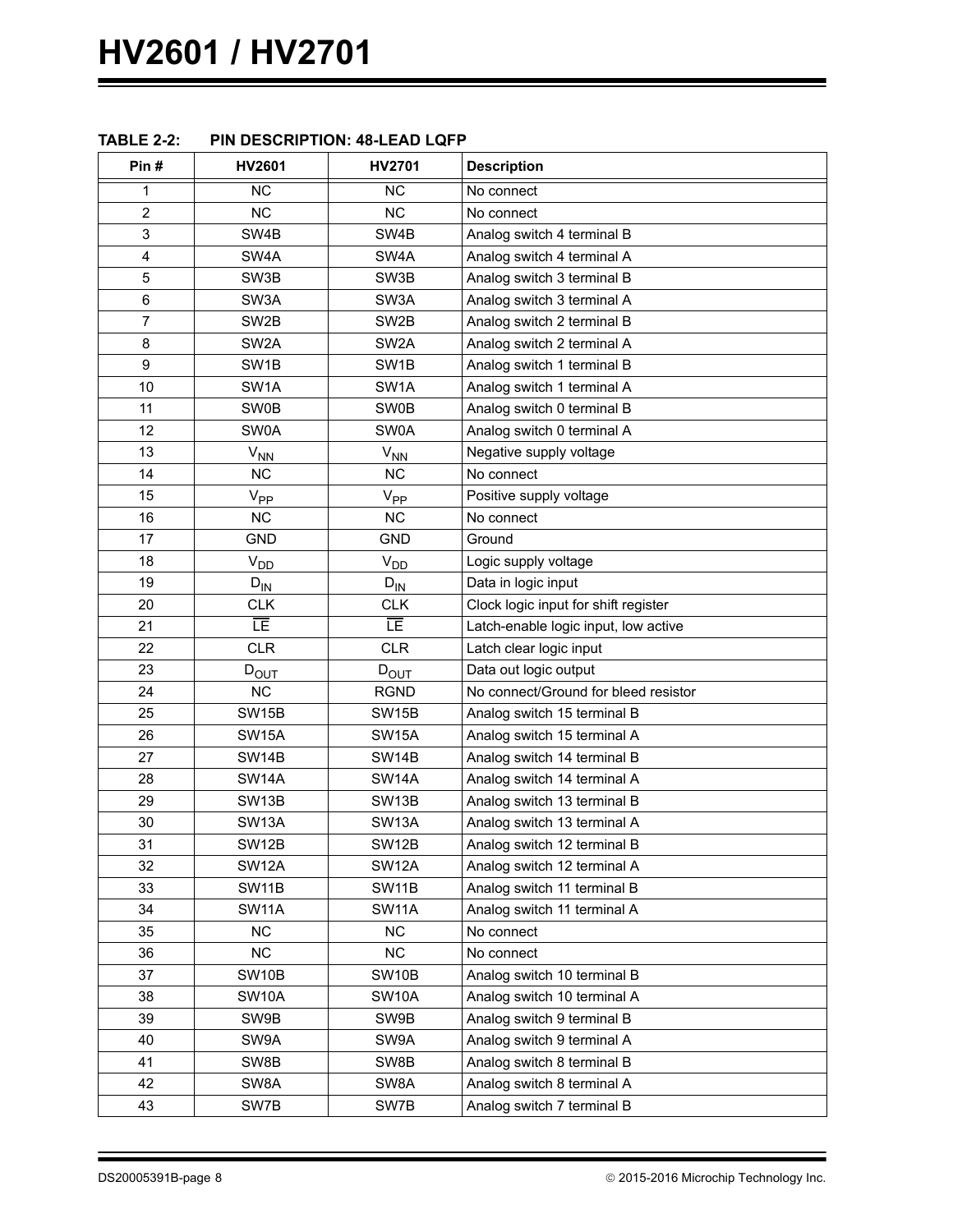| Pin# | <b>HV2601</b>     | <b>HV2701</b>     | <b>Description</b>         |
|------|-------------------|-------------------|----------------------------|
| 44   | SW7A              | SW7A              | Analog switch 7 terminal A |
| 45   | SW6B              | SW6B              | Analog switch 6 terminal B |
| 46   | SW6A              | SW6A              | Analog switch 6 terminal A |
| 47   | SW <sub>5</sub> B | SW <sub>5</sub> B | Analog switch 5 terminal B |
| 48   | SW <sub>5</sub> A | SW <sub>5</sub> A | Analog switch 5 terminal A |

**TABLE 2-2: PIN DESCRIPTION: 48-LEAD LQFP**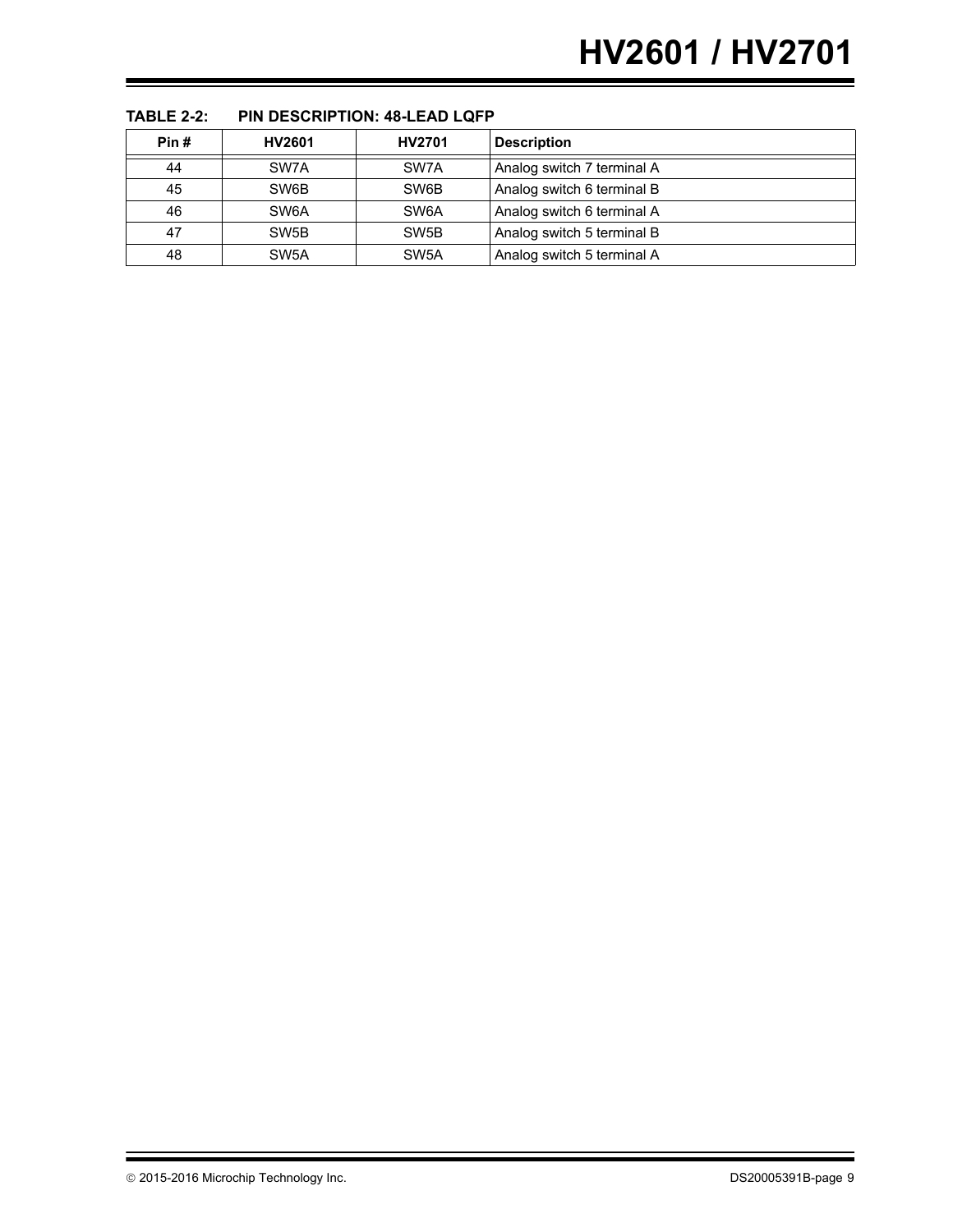# **HV2601 / HV2701**

#### **3.0 DETAILED DESCRIPTION**

#### **3.1 Application Information**

#### <span id="page-9-0"></span>**FIGURE 3-1: TEST CIRCUITS**

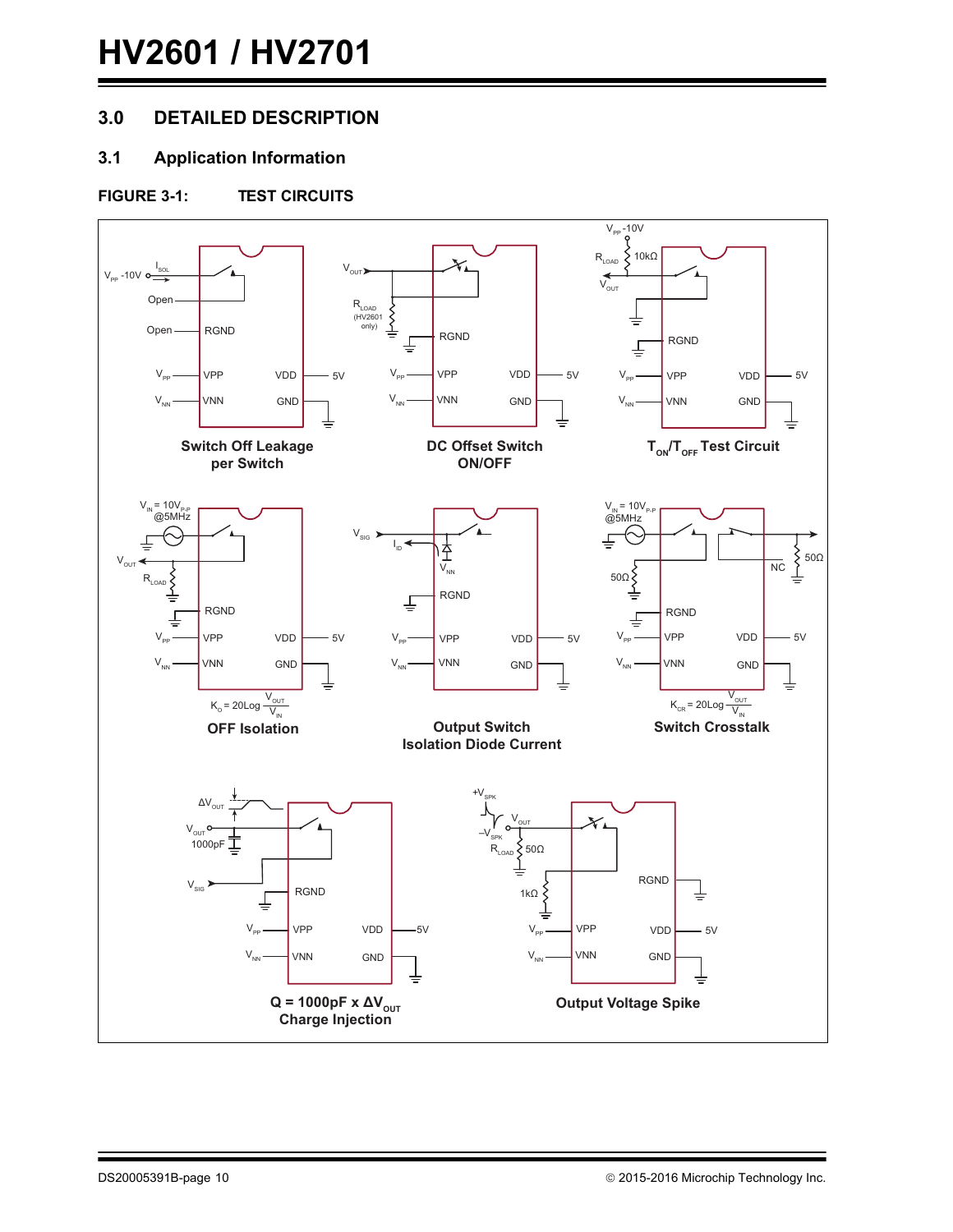| D <sub>0</sub> | D <sub>1</sub>               | $\cdots$ | D7                           | D <sub>8</sub>               | $\cdots$ | D <sub>15</sub>          | <b>LE</b> | <b>CLR</b> | <b>SW0</b>                   | SW <sub>1</sub>              |          | SW7                          | SW <sub>8</sub>              | $\ddotsc$ | <b>SW15</b>              |
|----------------|------------------------------|----------|------------------------------|------------------------------|----------|--------------------------|-----------|------------|------------------------------|------------------------------|----------|------------------------------|------------------------------|-----------|--------------------------|
| L              | $\overline{\phantom{a}}$     |          | $\overline{\phantom{a}}$     | $\overline{\phantom{0}}$     |          | $\overline{\phantom{a}}$ | L         | L          | <b>OFF</b>                   | $\overline{\phantom{a}}$     |          | $\qquad \qquad \blacksquare$ | $\overline{\phantom{0}}$     |           | $\overline{\phantom{a}}$ |
| H              | $\overline{\phantom{0}}$     |          | $\overline{\phantom{a}}$     | $\qquad \qquad \blacksquare$ |          | -                        | L         | L          | ON                           | $\overline{\phantom{a}}$     |          | ۰                            | $\qquad \qquad \blacksquare$ |           | $\overline{\phantom{0}}$ |
| $\blacksquare$ | L                            |          | $\overline{\phantom{a}}$     | $\overline{\phantom{a}}$     |          | -                        | L         | L          | $\overline{\phantom{a}}$     | <b>OFF</b>                   |          | $\qquad \qquad \blacksquare$ | $\qquad \qquad \blacksquare$ |           |                          |
| $\blacksquare$ | H                            |          | $\overline{\phantom{a}}$     | $\overline{\phantom{a}}$     |          | -                        | L         | L          | $\overline{\phantom{a}}$     | ON                           |          | ۰                            | $\qquad \qquad \blacksquare$ |           |                          |
|                | $\blacksquare$               |          | ۰                            | -                            |          | -                        | L         | L          | $\qquad \qquad \blacksquare$ | $\overline{\phantom{a}}$     |          |                              | $\overline{\phantom{a}}$     |           |                          |
| $\blacksquare$ | $\qquad \qquad \blacksquare$ |          | $\overline{\phantom{a}}$     | $\overline{\phantom{a}}$     |          | -                        | L         | L          | $\qquad \qquad \blacksquare$ | $\overline{\phantom{a}}$     |          | ۰                            | $\overline{\phantom{a}}$     |           |                          |
| $\blacksquare$ | $\qquad \qquad \blacksquare$ |          | L                            | $\overline{\phantom{0}}$     |          | -                        | L         | L          | $\qquad \qquad \blacksquare$ | $\qquad \qquad \blacksquare$ |          | <b>OFF</b>                   | $\overline{\phantom{a}}$     |           |                          |
|                | $\overline{\phantom{a}}$     |          | H                            | $\overline{\phantom{a}}$     |          | -                        | L         | L          | $\overline{\phantom{a}}$     | -                            |          | ON                           | $\overline{\phantom{a}}$     |           |                          |
|                | $\qquad \qquad \blacksquare$ | $\cdots$ | $\overline{\phantom{a}}$     | L                            | $\cdots$ | -                        | L         | L          | -                            | $\overline{\phantom{a}}$     | $\cdots$ | $\overline{\phantom{a}}$     | <b>OFF</b>                   | $\cdots$  | -                        |
|                | $\overline{\phantom{a}}$     |          | -                            | H                            |          |                          | L         | L          | $\overline{\phantom{0}}$     | -                            |          | $\qquad \qquad \blacksquare$ | ON                           |           |                          |
|                | $\blacksquare$               |          | -                            | $\qquad \qquad \blacksquare$ |          | ۳                        | L         | L          | $\overline{\phantom{a}}$     | $\qquad \qquad \blacksquare$ |          |                              | $\qquad \qquad \blacksquare$ |           |                          |
| $\blacksquare$ | $\qquad \qquad \blacksquare$ |          | $\qquad \qquad \blacksquare$ | $\qquad \qquad \blacksquare$ |          | -                        | L         | L          | $\overline{\phantom{0}}$     | $\overline{\phantom{a}}$     |          | ۰                            | $\qquad \qquad \blacksquare$ |           |                          |
|                | $\qquad \qquad \blacksquare$ |          | -                            | -                            |          | -                        | L         | L          | $\overline{\phantom{a}}$     | $\overline{\phantom{a}}$     |          | ٠                            | $\qquad \qquad \blacksquare$ |           |                          |
|                | $\blacksquare$               |          | -                            | ۰                            |          | -                        | L         | L          | $\qquad \qquad \blacksquare$ | $\qquad \qquad \blacksquare$ |          |                              | $\qquad \qquad \blacksquare$ |           |                          |
|                | $\blacksquare$               |          | $\overline{\phantom{a}}$     | $\qquad \qquad \blacksquare$ |          | L                        | L         | L          | $\blacksquare$               | $\overline{\phantom{0}}$     |          | ٠                            | $\qquad \qquad \blacksquare$ |           | <b>OFF</b>               |
|                | $\overline{\phantom{a}}$     |          | $\overline{\phantom{a}}$     | $\qquad \qquad \blacksquare$ |          | H                        | L         | L          | $\blacksquare$               | $\overline{\phantom{a}}$     |          |                              | $\overline{\phantom{a}}$     |           | ON                       |
| X              | X                            | X        | X                            | X                            | X        | X                        | H         | L          | HOLD PREVIOUS STATE          |                              |          |                              |                              |           |                          |
| X              | X                            | X        | X                            | X                            | X        | X                        | X         | H          | ALL SWITCHES OFF             |                              |          |                              |                              |           |                          |

**TABLE 3-1: LOGIC FUNCTION TABLE** 

**Note 1:** The 16 switches operate independently.

- **2:** Serial data is clocked in on the L to H transition of the CLK.
- **3:** All 16 switches go to a state retaining their latched condition at the rising edge of LE. When LE is low the shift registers data flow through the latch.
- **4:** D<sub>OUT</sub> is high when data in the shift register 15 is high.
- **5:** Shift registers clocking has no effect on the switch states if  $\overline{LE}$  is high.
- **6:** The CLR clear input overrides all other inputs.

#### **FIGURE 3-2: LOGIC TIMING WAVEFORMS**



2015-2016 Microchip Technology Inc. DS20005391B-page 11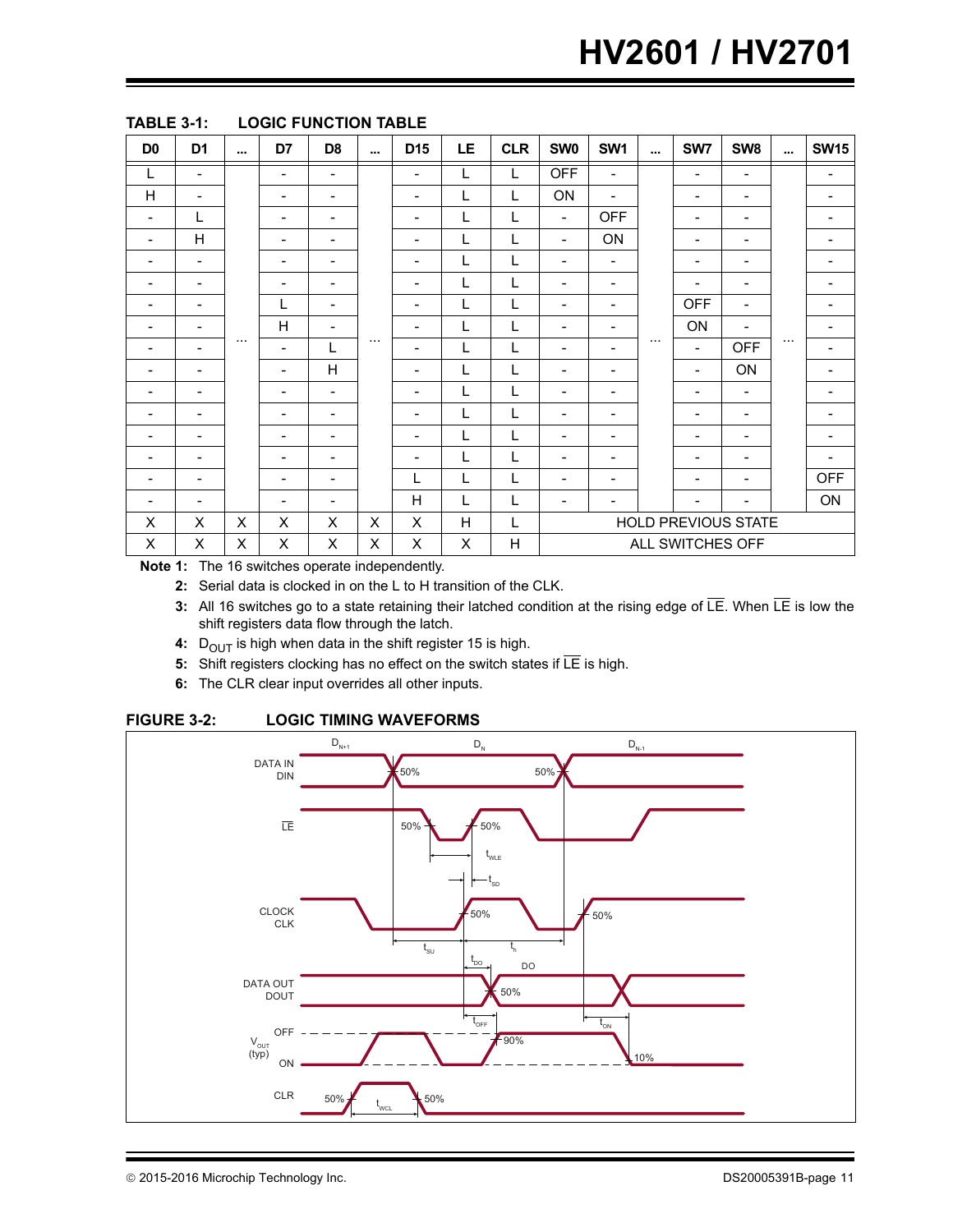#### <span id="page-11-0"></span>**4.0 PACKAGING INFORMATION**

#### **4.1 Package Marking Information**

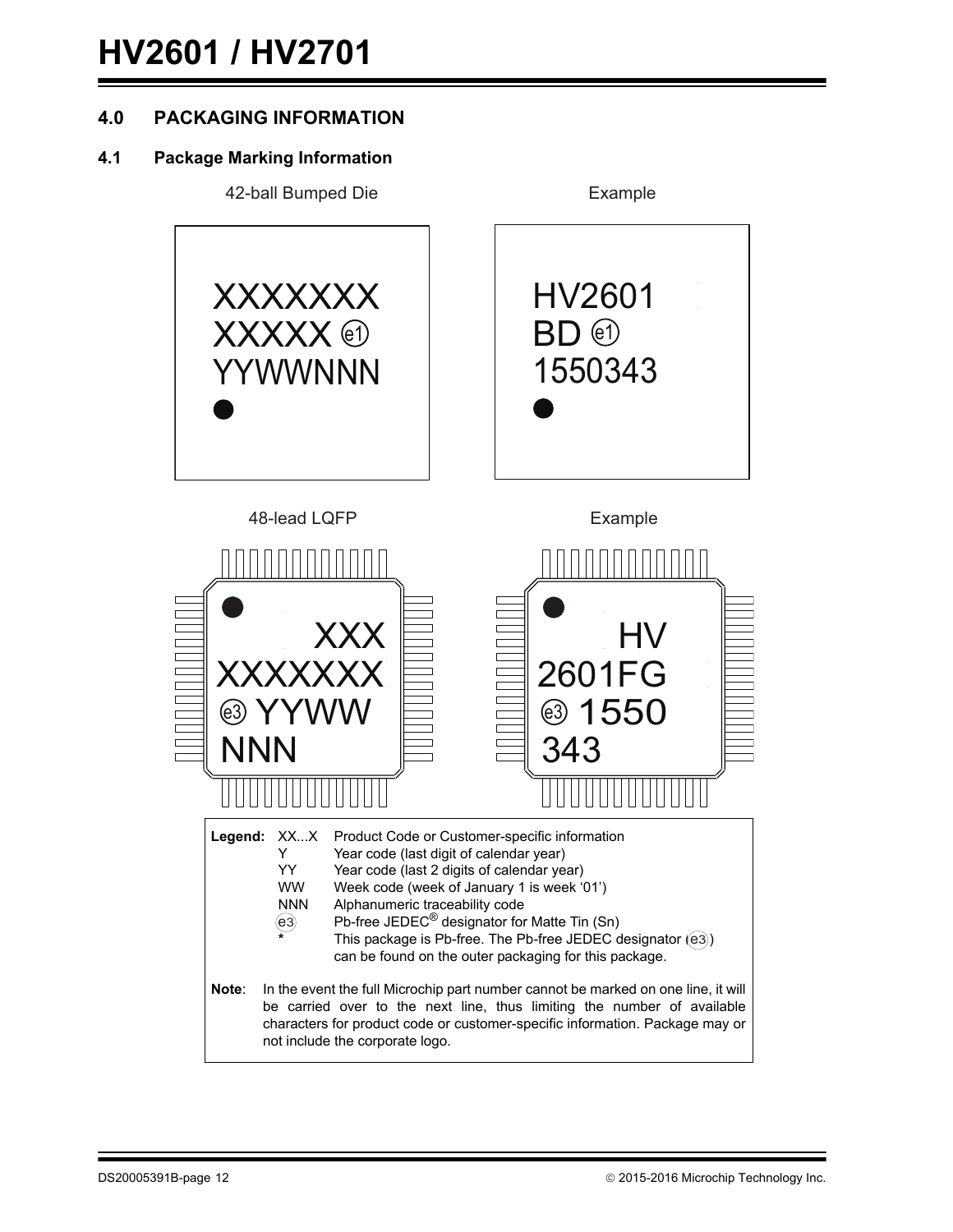# **42-Ball Bumped Die Package Outline (BD)**

*5.29x5.30mm body, 1.0mm height (max), 0.52 / 0.60mm pitch*



Notes: For the most current package drawings, See the Microchip Packaging Specification at www.microchip.com/packaging.

*Notes:*

<sup>1.</sup> Ball 1 identifier must be located in the index area indicated. Ball 1 identifier can be: a molded mark/identifier; an embedded metal marker; or a *printed indicator.*

| Symbol            |            | A     | A <sub>1</sub> | Α2    |      | D    | D1                 | Е<br>_ | Eſ                 | E2                 | е                  | <b>e1</b>          |
|-------------------|------------|-------|----------------|-------|------|------|--------------------|--------|--------------------|--------------------|--------------------|--------------------|
|                   | <b>MIN</b> | 0.91  | 0.21           | 0.70  | 0.29 | 5.19 |                    | 5.20   |                    |                    |                    |                    |
| Dimension<br>(mm) | <b>NOM</b> | 0.965 | 0.24           | 0.725 | 0.32 | 5.29 | 4.20<br><b>BSC</b> | 5.30   | 4.04<br><b>BSC</b> | 0.68<br><b>BSC</b> | 0.60<br><b>BSC</b> | 0.52<br><b>BSC</b> |
|                   | <b>MAX</b> | .02   | 0.27           | 0.75  | 0.35 | 5.39 |                    | 5.40   |                    |                    |                    |                    |

**Note:** For more information about ball coordinates, contact Microchip sales.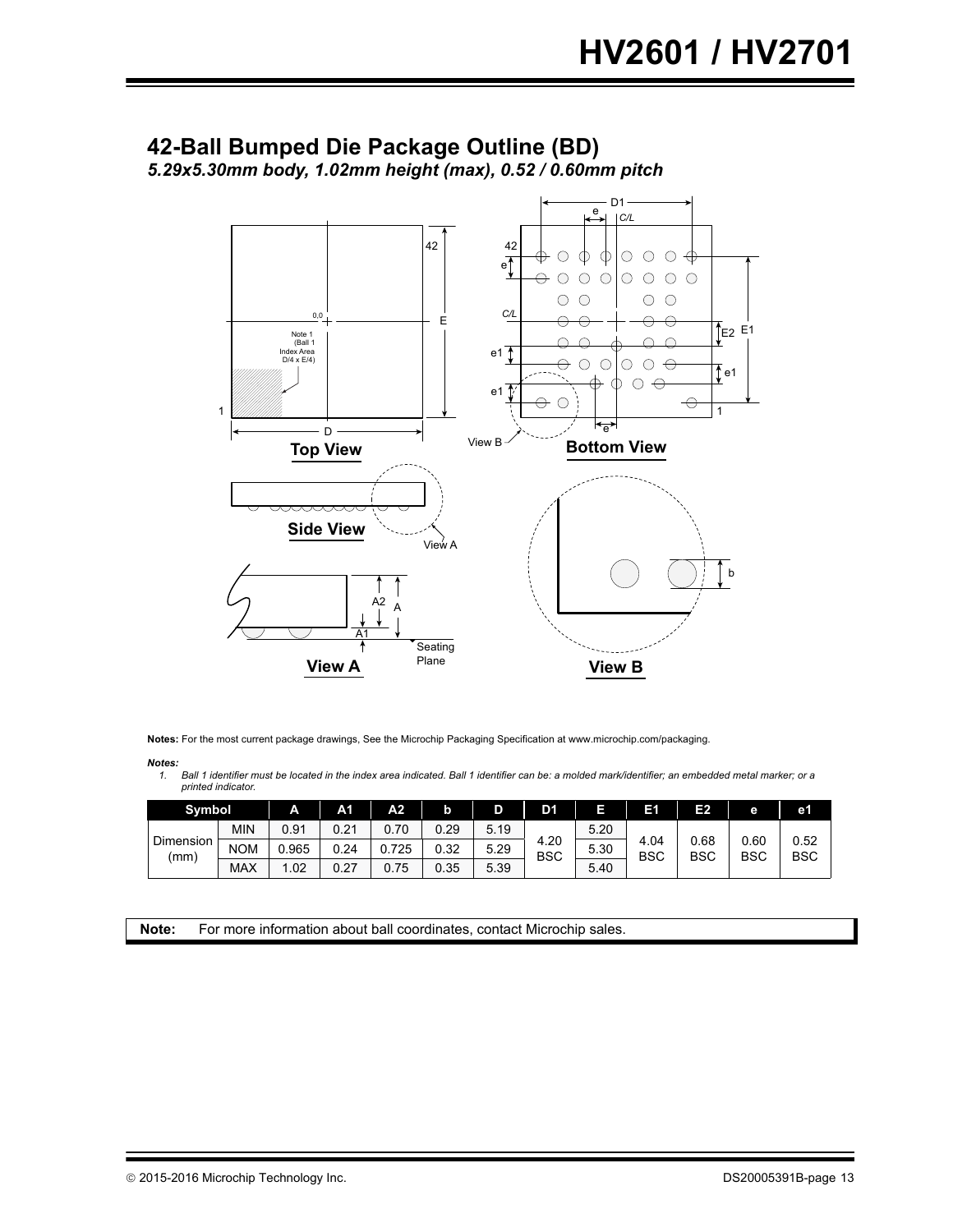# **48-Lead LQFP Package Outline (FG)**

*7.00x7.00mm body, 1.60mm height (max), 0.50mm pitch* 



Note: For the most current package drawings, see the Microchip Packaging Specification at www.microchip.com/packaging.

**Note:**<br>1. A Pin 1 identifier must be located in the index area indicated. The Pin 1 identifier can be: a molded mark/identifier; an embedded metal marker; or *a printed indicator.*

| Symbol                                                                                                                   |            | A      | A <sub>1</sub>           | Α2   | b    | D       | D <sub>1</sub> | Ε       | н       | e                  |      | L1                 | L <sub>2</sub>     | θ           |
|--------------------------------------------------------------------------------------------------------------------------|------------|--------|--------------------------|------|------|---------|----------------|---------|---------|--------------------|------|--------------------|--------------------|-------------|
|                                                                                                                          | <b>MIN</b> | $.40*$ | 0.05                     | 1.35 | 0.17 | $8.80*$ | $6.80*$        | $8.80*$ | $6.80*$ |                    | 0.45 |                    |                    | $0^{\circ}$ |
| Dimension<br>(mm)                                                                                                        | <b>NOM</b> | -      | $\overline{\phantom{0}}$ | l.40 | 0.22 | 9.00    | 7.00           | 9.00    | 7.00    | 0.50<br><b>BSC</b> | 0.60 | 1.00<br><b>REF</b> | 0.25<br><b>BSC</b> | $3.5^\circ$ |
|                                                                                                                          | <b>MAX</b> | .60    | 0.15                     | 1.45 | 0.27 | $9.20*$ | $7.20*$        | $9.20*$ | $7.20*$ |                    | 0.75 |                    |                    | 70          |
| JEDEC Registration MS-026, Variation BBC, Issue D, Jan. 2001.<br>* This dimension is not specified in the JEDEC drawing. |            |        |                          |      |      |         |                |         |         |                    |      |                    |                    |             |

*Drawings are not to scale.*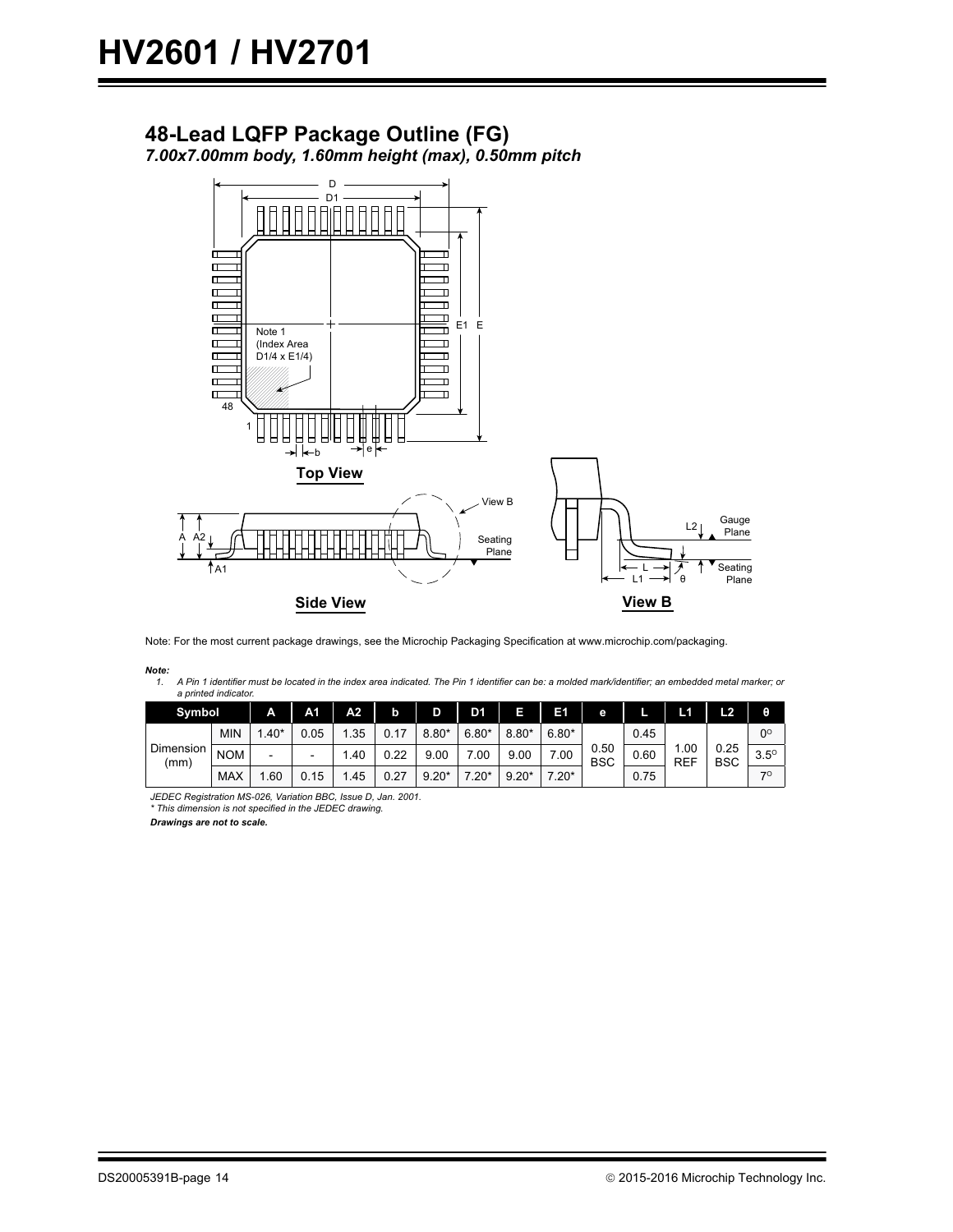#### **APPENDIX A: REVISION HISTORY**

#### **Revision A (December 2015)**

- Converted Supertex Doc #s DSFP-HV2601 and DSFP-HV2701 to Microchip DS20005391B.
- Combined HV2601/HV2701 into one document.
- Revised **[Section 4.0 "Packaging Information"](#page-11-0)**
- Removed package GA from the data sheet.
- Made minor text changes throughout.

#### **Revision B (March 2016)**

- Moved **["Block Diagram"](#page-1-0)** to page 2 and made a minor change for clarity.
- Removed Confidential status from document.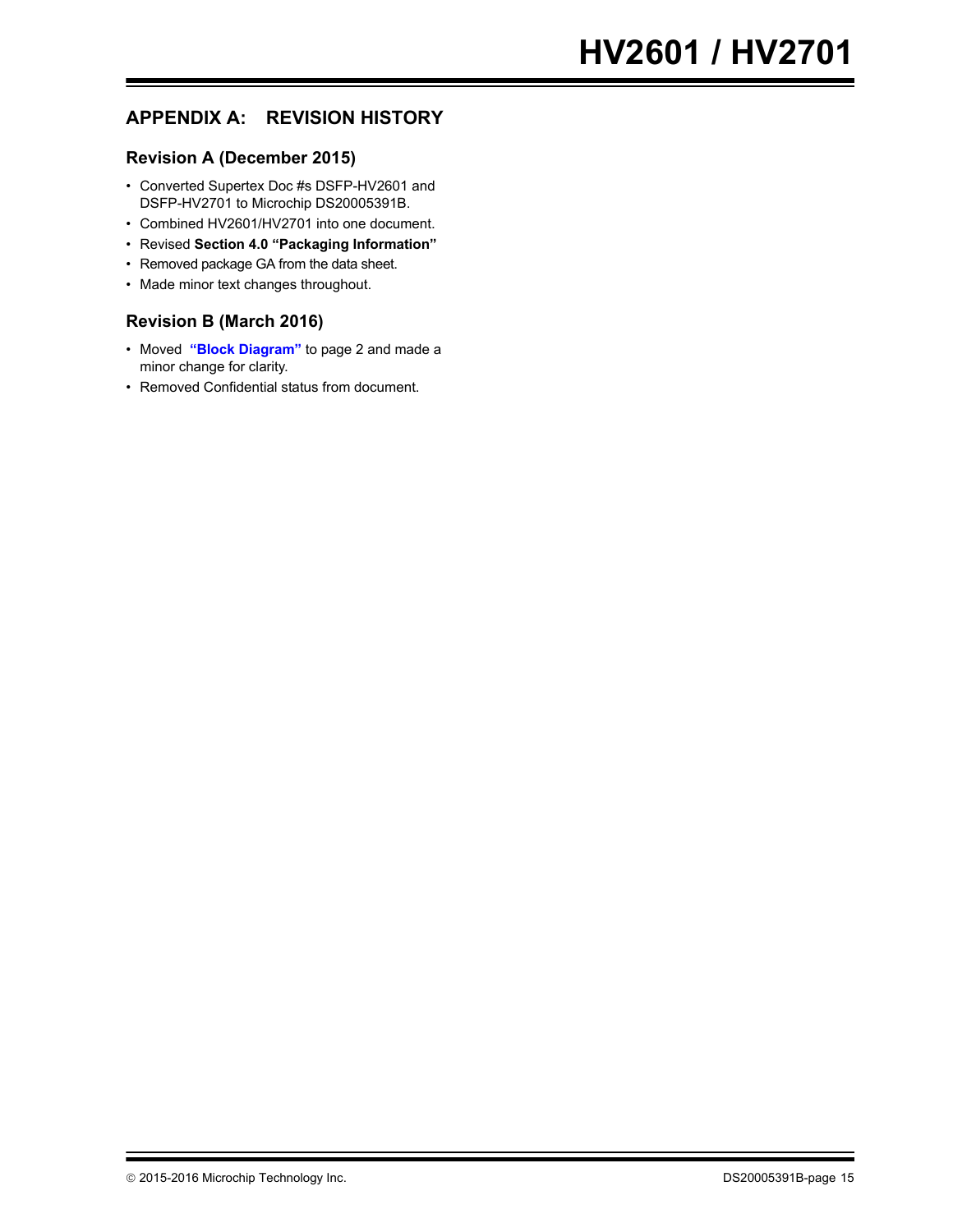#### **PRODUCT IDENTIFICATION SYSTEM**

To order or obtain information, e.g., on pricing or delivery, refer to the factory or the listed sales office.

| <b>PART NO.</b> | XХ                                                                                                               |    | Examples:        |                                         |
|-----------------|------------------------------------------------------------------------------------------------------------------|----|------------------|-----------------------------------------|
| <b>Device</b>   | Package Environmental<br>Media<br>Type                                                                           | a) | HV2601FG-G:      | 48-lead LQFP pack-<br>age, 250/Tray     |
|                 |                                                                                                                  | b) | HV2601FG-G-M931: | 48-lead LQFP<br>pack-<br>age, 1000/Reel |
| Device:         | HV2601 = 16-Channel HV Analog Switch<br>HV2701 = 16-Channel HV Analog Switch with Bleed<br>Resistors             | C) | HV2701BD-M936    | 42-ball Bumped<br>Die,<br>2500/Reel     |
| Package:        | = 42-Ball Bumped Die<br>BD                                                                                       |    |                  |                                         |
|                 | FG<br>$=$ 48-lead LQFP                                                                                           |    |                  |                                         |
| Environmental   | G<br>Lead (Pb)-free/ROHS-compliant package<br>$\equiv$<br>(not used for BD packages)                             |    |                  |                                         |
| Media Type:     | = 250/Tray for FG package<br>(blank)<br>= 1000/Reel for FG package<br>M931<br>= 2500/Reel for BD package<br>M936 |    |                  |                                         |
|                 |                                                                                                                  |    |                  |                                         |

**Note:** HV2601BD and HV2701BD are RoHS-compliant products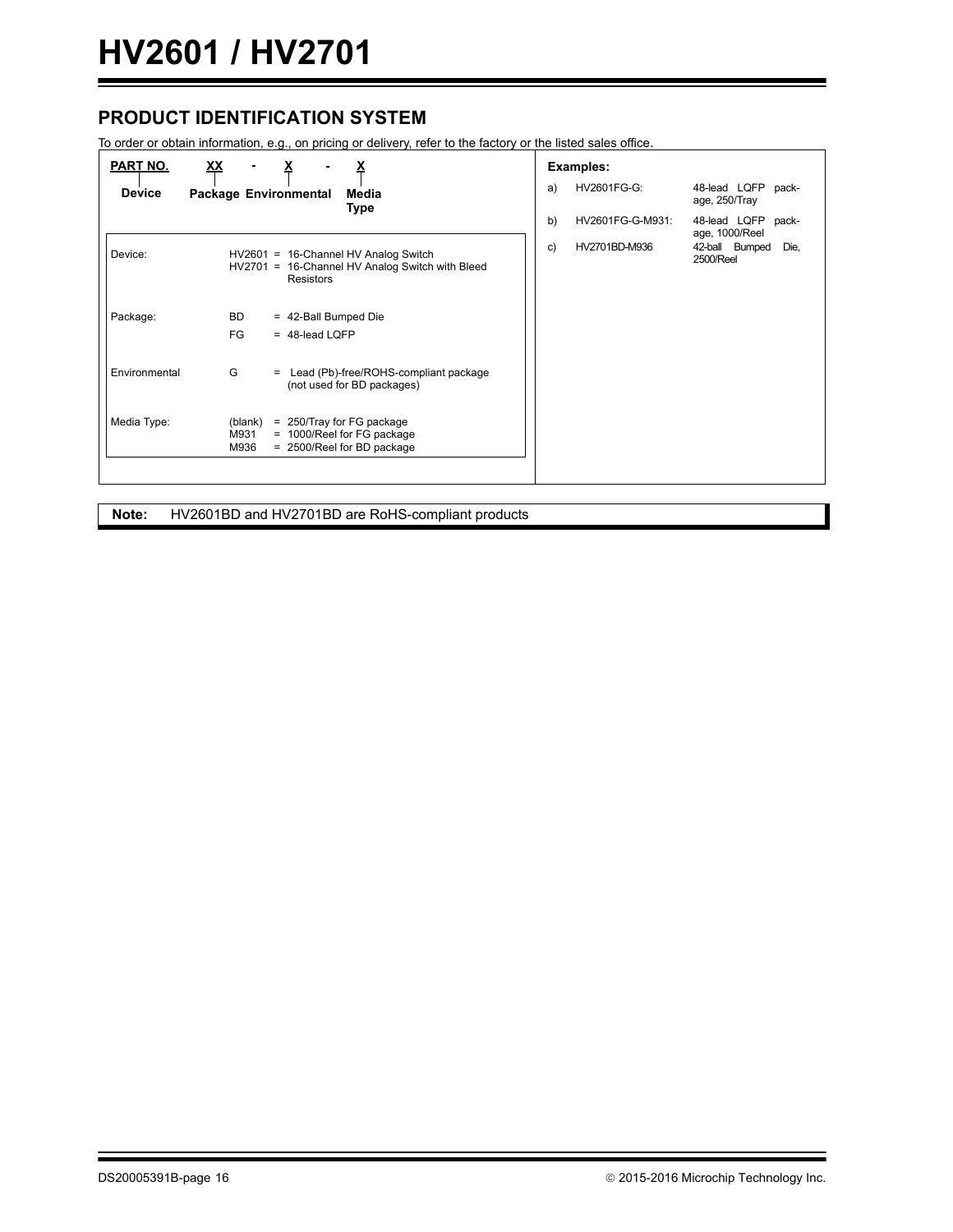#### **Note the following details of the code protection feature on Microchip devices:**

- Microchip products meet the specification contained in their particular Microchip Data Sheet.
- Microchip believes that its family of products is one of the most secure families of its kind on the market today, when used in the intended manner and under normal conditions.
- There are dishonest and possibly illegal methods used to breach the code protection feature. All of these methods, to our knowledge, require using the Microchip products in a manner outside the operating specifications contained in Microchip's Data Sheets. Most likely, the person doing so is engaged in theft of intellectual property.
- Microchip is willing to work with the customer who is concerned about the integrity of their code.
- Neither Microchip nor any other semiconductor manufacturer can guarantee the security of their code. Code protection does not mean that we are guaranteeing the product as "unbreakable."

Code protection is constantly evolving. We at Microchip are committed to continuously improving the code protection features of our products. Attempts to break Microchip's code protection feature may be a violation of the Digital Millennium Copyright Act. If such acts allow unauthorized access to your software or other copyrighted work, you may have a right to sue for relief under that Act.

Information contained in this publication regarding device applications and the like is provided only for your convenience and may be superseded by updates. It is your responsibility to ensure that your application meets with your specifications. MICROCHIP MAKES NO REPRESENTATIONS OR WARRANTIES OF ANY KIND WHETHER EXPRESS OR IMPLIED, WRITTEN OR ORAL, STATUTORY OR OTHERWISE, RELATED TO THE INFORMATION, INCLUDING BUT NOT LIMITED TO ITS CONDITION, QUALITY, PERFORMANCE, MERCHANTABILITY OR FITNESS FOR PURPOSE**.** Microchip disclaims all liability arising from this information and its use. Use of Microchip devices in life support and/or safety applications is entirely at the buyer's risk, and the buyer agrees to defend, indemnify and hold harmless Microchip from any and all damages, claims, suits, or expenses resulting from such use. No licenses are conveyed, implicitly or otherwise, under any Microchip intellectual property rights unless otherwise stated.

*Microchip received ISO/TS-16949:2009 certification for its worldwide headquarters, design and wafer fabrication facilities in Chandler and Tempe, Arizona; Gresham, Oregon and design centers in California and India. The Company's quality system processes and procedures are for its PIC® MCUs and dsPIC® DSCs, KEELOQ® code hopping devices, Serial EEPROMs, microperipherals, nonvolatile memory and analog products. In addition, Microchip's quality system for the design and manufacture of development systems is ISO 9001:2000 certified.*

# **QUALITY MANAGEMENT SYSTEM CERTIFIED BY DNV**  $=$  **ISO/TS** 16949 $=$

#### **Trademarks**

The Microchip name and logo, the Microchip logo, AnyRate, dsPIC, FlashFlex, flexPWR, Heldo, JukeBlox, KeeLoq, KeeLoq logo, Kleer, LANCheck, LINK MD, MediaLB, MOST, MOST logo, MPLAB, OptoLyzer, PIC, PICSTART, PIC32 logo, RightTouch, SpyNIC, SST, SST Logo, SuperFlash and UNI/O are registered trademarks of Microchip Technology Incorporated in the U.S.A. and other countries.

ClockWorks, The Embedded Control Solutions Company, ETHERSYNCH, Hyper Speed Control, HyperLight Load, IntelliMOS, mTouch, Precision Edge, and QUIET-WIRE are registered trademarks of Microchip Technology Incorporated in the U.S.A.

Analog-for-the-Digital Age, Any Capacitor, AnyIn, AnyOut, BodyCom, chipKIT, chipKIT logo, CodeGuard, dsPICDEM, dsPICDEM.net, Dynamic Average Matching, DAM, ECAN, EtherGREEN, In-Circuit Serial Programming, ICSP, Inter-Chip Connectivity, JitterBlocker, KleerNet, KleerNet logo, MiWi, motorBench, MPASM, MPF, MPLAB Certified logo, MPLIB, MPLINK, MultiTRAK, NetDetach, Omniscient Code Generation, PICDEM, PICDEM.net, PICkit, PICtail, PureSilicon, RightTouch logo, REAL ICE, Ripple Blocker, Serial Quad I/O, SQI, SuperSwitcher, SuperSwitcher II, Total Endurance, TSHARC, USBCheck, VariSense, ViewSpan, WiperLock, Wireless DNA, and ZENA are trademarks of Microchip Technology Incorporated in the U.S.A. and other countries.

SQTP is a service mark of Microchip Technology Incorporated in the U.S.A.

Silicon Storage Technology is a registered trademark of Microchip Technology Inc. in other countries.

GestIC is a registered trademarks of Microchip Technology Germany II GmbH & Co. KG, a subsidiary of Microchip Technology Inc., in other countries.

All other trademarks mentioned herein are property of their respective companies.

© 2015-2016, Microchip Technology Incorporated, Printed in the U.S.A., All Rights Reserved.

ISBN: 978-1-5224-0342-5